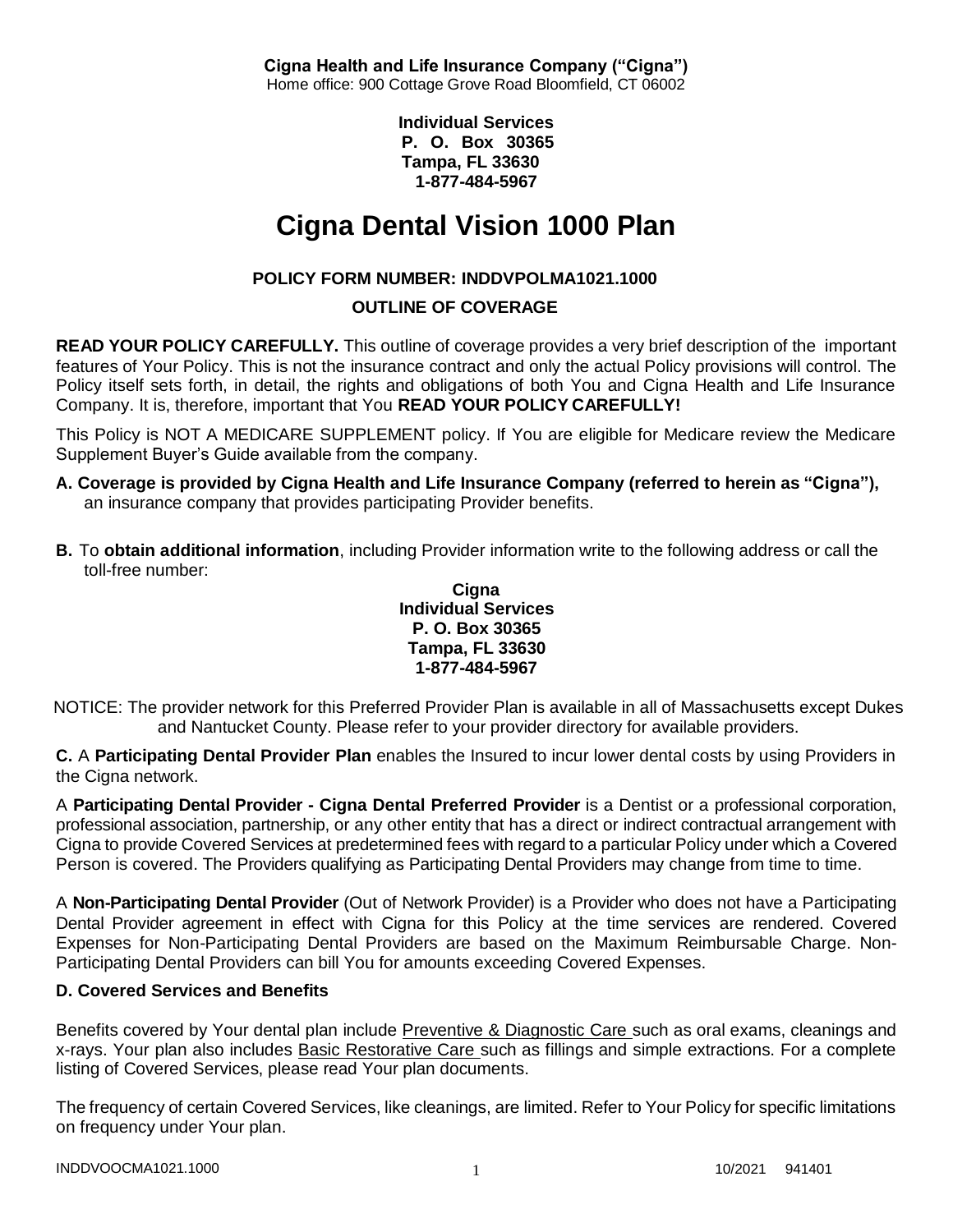### **Benefit Schedule**

The benefits outlined in the table below show the payment percentages for Covered Expenses **AFTER** any applicable Deductibles have been satisfied unless otherwise stated.

# **CIGNA DENTAL AND VISION INSURANCE** *The Schedule*

## **For You and Your Dependents**

#### **The Schedule – Dental Benefits**

If You select a Participating Dental Provider, Your cost will be less than if You select a Non-Participating Dental Provider.

#### **Emergency Services**

The Benefit Percentage payable for Emergency Services charges made by a Non-Participating Dental Provider is the same Benefit Percentage as for Participating Dental Provider Charges. Dental Emergency services are required immediately to either alleviate pain or to treat the sudden onset of an acute dental condition. These are usually minor procedures performed in response to serious symptoms, which temporarily relieve significant pain, but do not effect a definitive cure, and which, if not rendered, will likely result in a more serious dental or medical complication. These are estimated costs, and that the actual amount the Insured will be responsible to pay may vary due to unforeseen services that arise out of the proposed admission, procedure or service.

#### **Dental Deductibles**

Dental Deductibles are expenses to be paid by You or Your Dependent. Dental Deductibles are in addition to any Coinsurance. Once the Dental Deductible maximum in The Schedule has been reached You and Your family need not satisfy any further dental deductible for the rest of that year.

#### **Participating Dental Provider Payment**

Participating Dental Provider services are paid based on the Contracted Fee agreed upon by the Provider and Cigna.

#### **Non-Participating Dental Provider Payment**

Non-Participating Provider services are paid based on the Maximum Reimbursable Charge. For this plan, the Maximum Reimbursable Charge is calculated at the 80th percentile of all Provider charges in the geographic area. The Covered Person is responsible for the balance of the Provider's actual charge.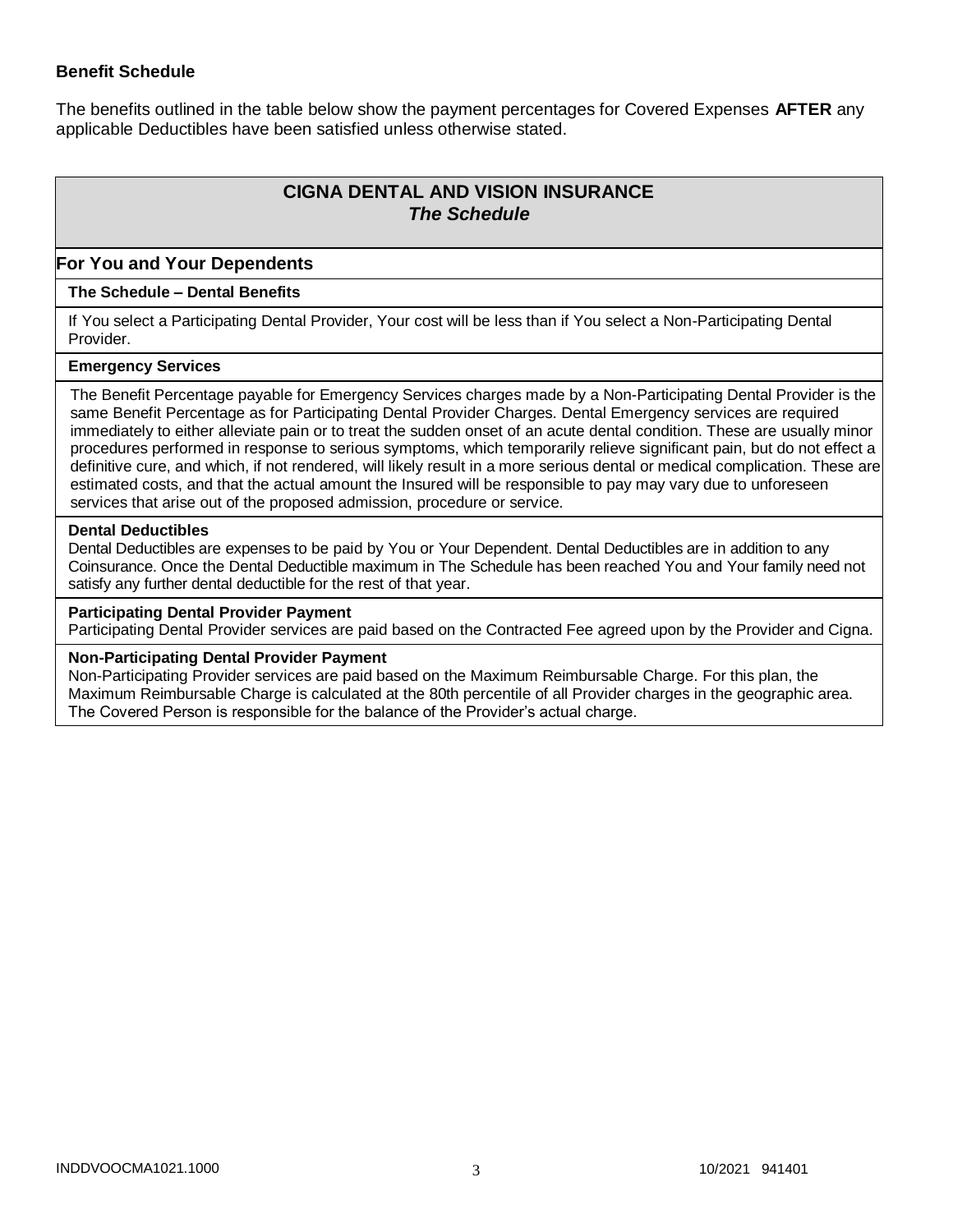| DENTAL BENEFIT HIGHLIGHTS                     |                    |
|-----------------------------------------------|--------------------|
| Classes I, II<br><b>Calendar Year Maximum</b> | \$1,000 per person |
|                                               |                    |

| DENTAL BENEFIT HIGHLIGHTS                                                                                                                                     |                                                  |
|---------------------------------------------------------------------------------------------------------------------------------------------------------------|--------------------------------------------------|
| <b>Calendar Year Dental Deductible</b><br>Individual                                                                                                          | \$50 per person                                  |
|                                                                                                                                                               | Not Applicable to Class I                        |
| <b>Family Maximum</b>                                                                                                                                         | \$150 per family                                 |
|                                                                                                                                                               | Not Applicable to Class I                        |
| <b>Class I</b>                                                                                                                                                | The Percentage of Covered Expenses the Plan Pays |
| <b>Preventive Care</b><br>Oral Exams<br>Routine Cleanings<br>Routine X-rays<br><b>Fluoride Application</b><br>Sealants<br>Space Maintainers (non-orthodontic) | 100%                                             |
| <b>Class II</b>                                                                                                                                               | The Percentage of Covered Expenses the Plan Pays |
| <b>Basic Restorative</b><br>Fillings<br>Oral Surgery, Simple Extractions<br><b>Emergency Care to Relieve Pain</b><br>Non-Routine X-rays                       | 70% after dental deductible                      |

| The Schedule - Vision Benefits                                                                  |                                                                                         |
|-------------------------------------------------------------------------------------------------|-----------------------------------------------------------------------------------------|
| <b>VISION BENEFIT HIGHLIGHTS</b>                                                                |                                                                                         |
| Eye Examinations, including refraction                                                          | The plan pays 30% of expenses, not to exceed a \$50 calendar<br>year maximum per person |
| Materials (corrective eyeglasses or contact<br>lenses, including fittings and follow-up visits) | \$100 calendar year maximum per person                                                  |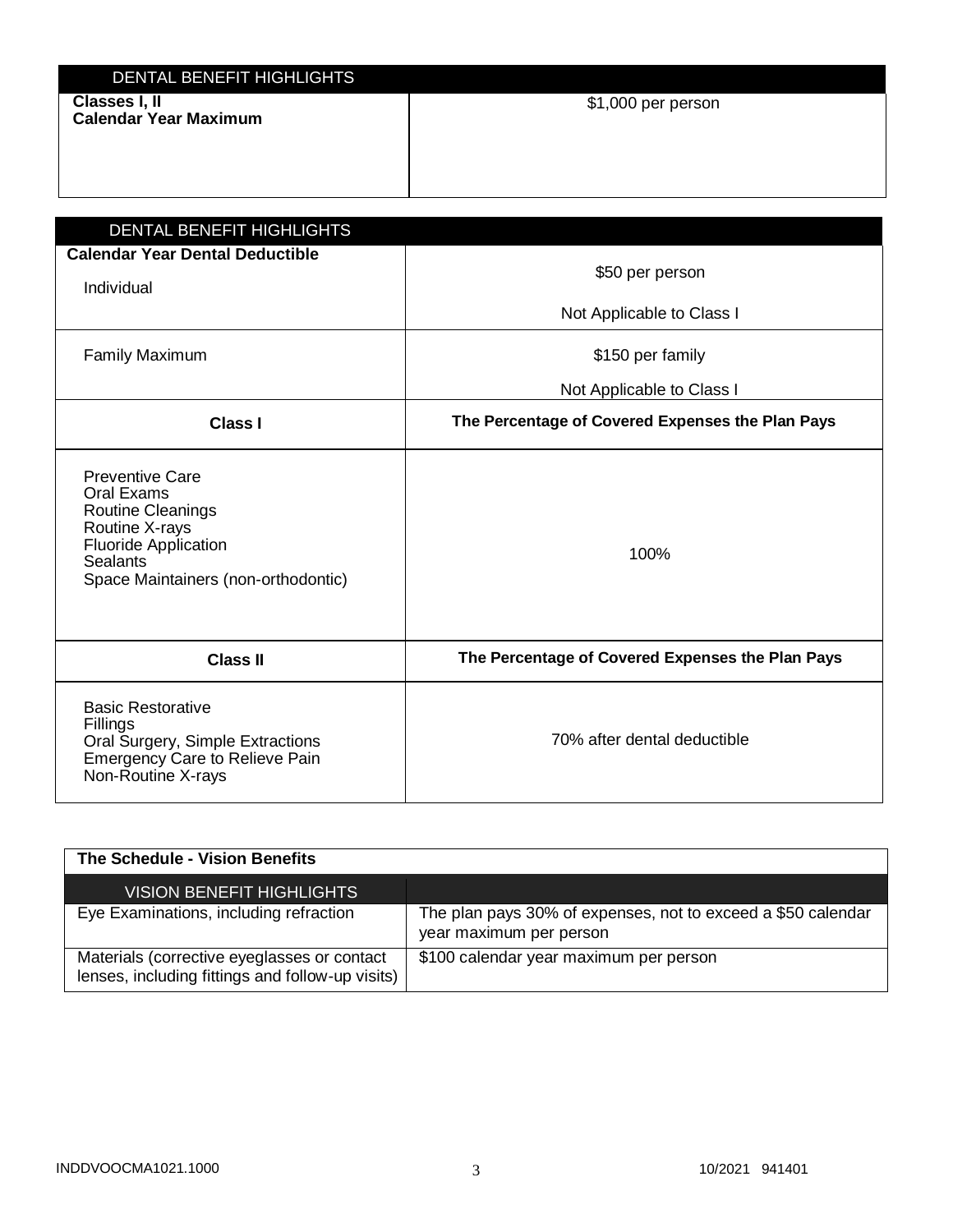# **Waiting Periods**

There is no waiting period for Class I or II dental benefits or for vision benefits.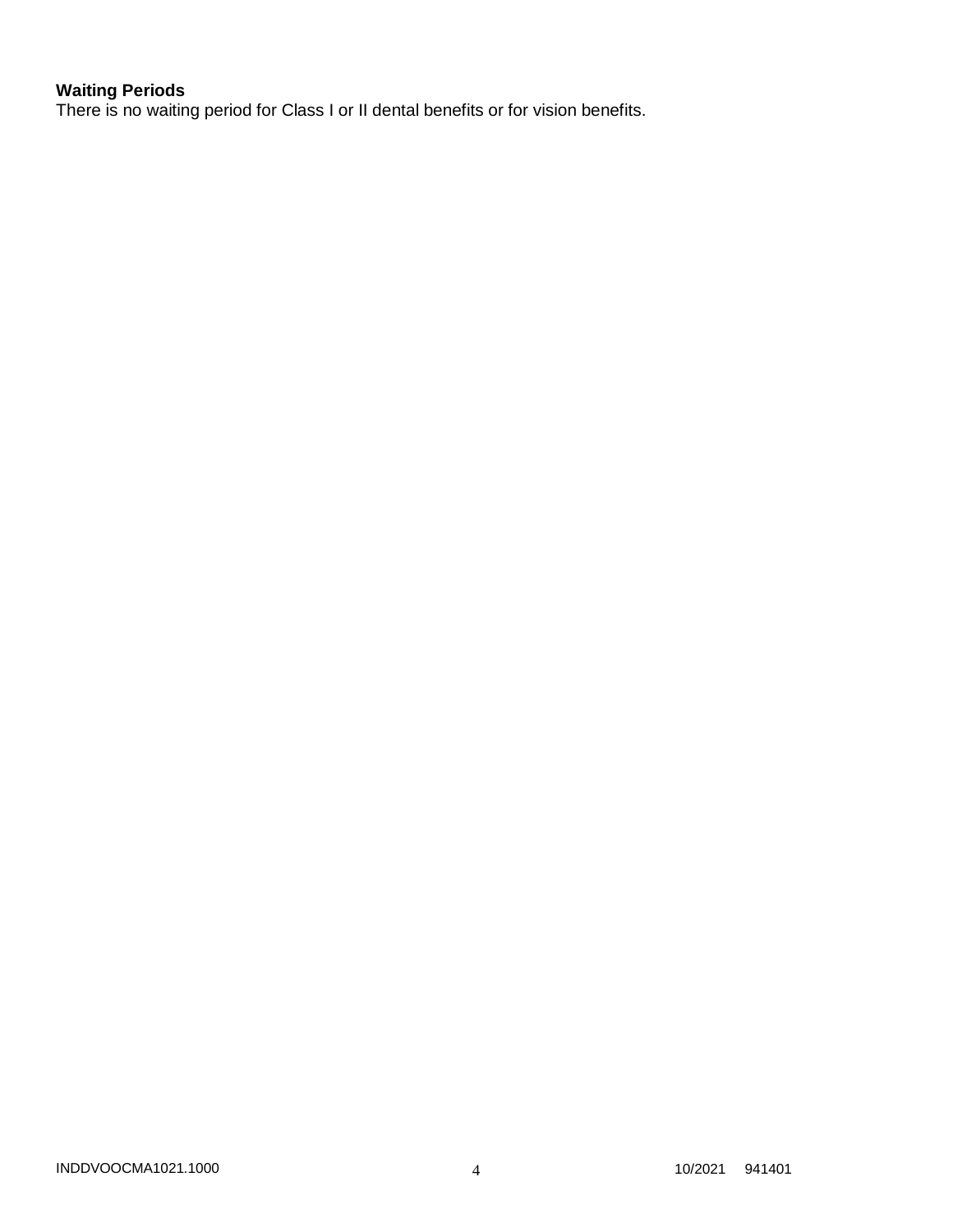## **E. Insured's Financial Responsibility**

The Insured is responsible for paying the monthly or quarterly premium on a timely basis. The Insured is also responsible to pay Providers for charges that are applied to the Deductibles, Coinsurance, and any amounts charged by Non-Participating Dental Providers in excess of the Maximum Reimbursable Charge. In addition, any charges for Medically Necessary and/or Dentally Necessary items that are excluded under the Policy are the responsibility of the Insured.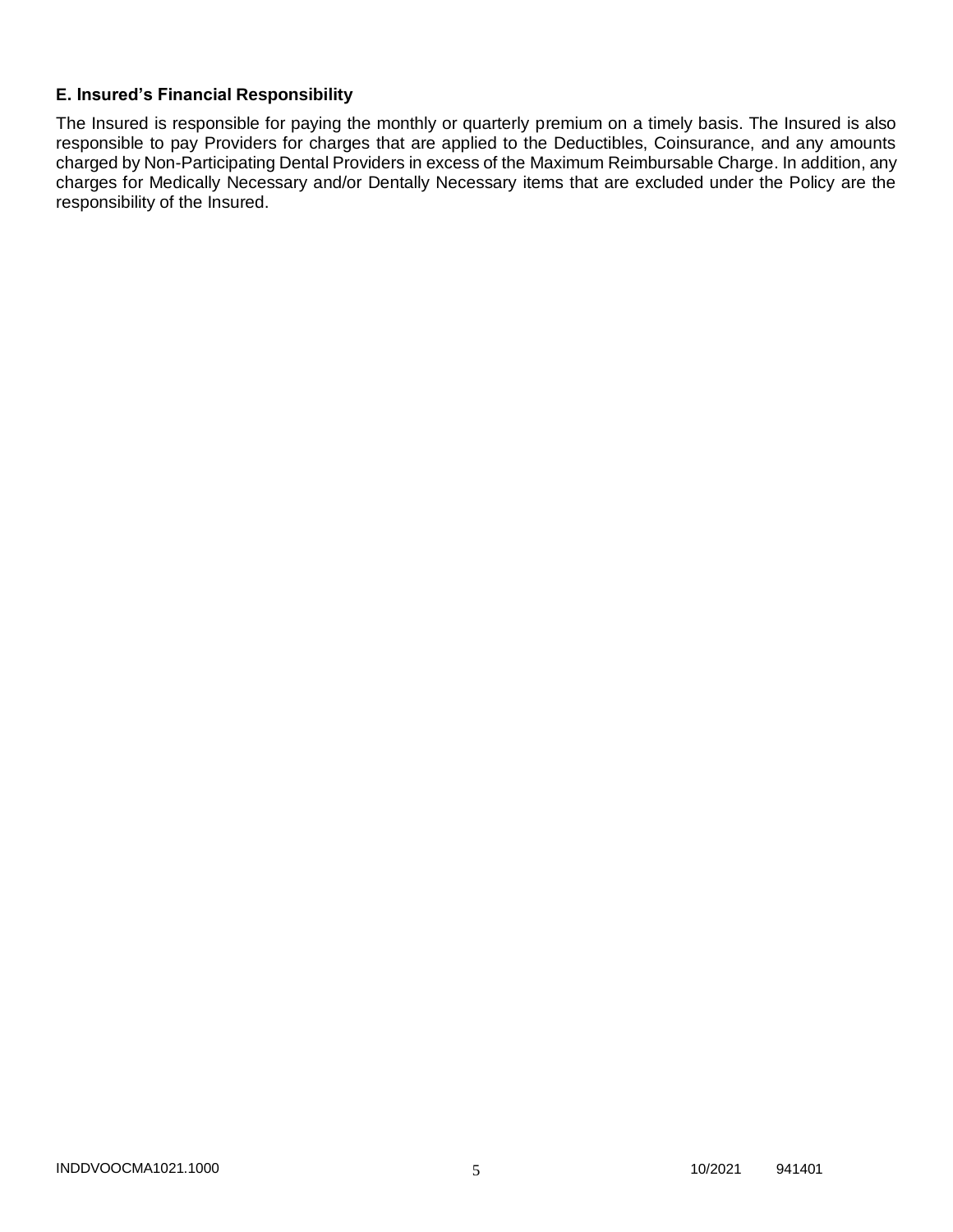# **F. Exclusions And Limitations: What Is Not Covered By This Policy**

# **Expenses Not Covered**

Covered Expenses will not include, and no payment will be made for:

- procedures which are not included in the list of Covered Dental Services or Covered Vision Services;
- cone beam imaging;
- instruction for plaque control, oral hygiene and diet;
- core build-ups;
- veneers:
- precious or semi-precious metals for crowns, bridges and abutments;
- restoration of teeth which have been damaged by erosion, attrition or abrasion;
- bite registrations; precision or semi-precision attachments; or splinting;
- implants or implant related services;
- orthodontic treatment, except for the treatment of cleft lip and cleft palate;
- general anesthesia or intravenous sedation, when used for the purposes of anxiety control or patient management is not covered; may be considered only when medically or dentally necessary and when in conjunction with covered complex oral surgery;
- athletic mouth guards;
- services performed solely for cosmetic reasons;
- personalization or decoration of any dental device or dental work;
- replacement of an appliance per benefit quidelines;
- services that are deemed to be medical in nature;
- services and supplies received from a hospital;
- prescription drugs;
- plano lenses;
- VDT (video display terminal)/computer eyeglass benefit;
- medical or surgical treatment of the eyes;
- any type of corrective vision surgery, including LASIK surgery, radial ketatonomy (RK), automated lamellar keratoplasty (ALK), or conductive keratoplasty (CK);
- Orthoptic or vision training and any associated supplemental testing;
- any eye examination, or any corrective eyewear, required by an employer as a condition of employment;
- safety eyewear;
- sub-normal vision aids or non-prescription lenses; or
- Magnification or low vision aids not shown as covered in the Schedule of Vision Coverage.

# **General Limitations**

No payment will be made for expenses incurred for You or any one of Your Dependents:

- For services not specifically listed as Covered Services in this Policy;
- For services or supplies that are not Medically Necessary;
- For services received before the Effective Date of coverage;
- For services received after coverage under this Policy ends;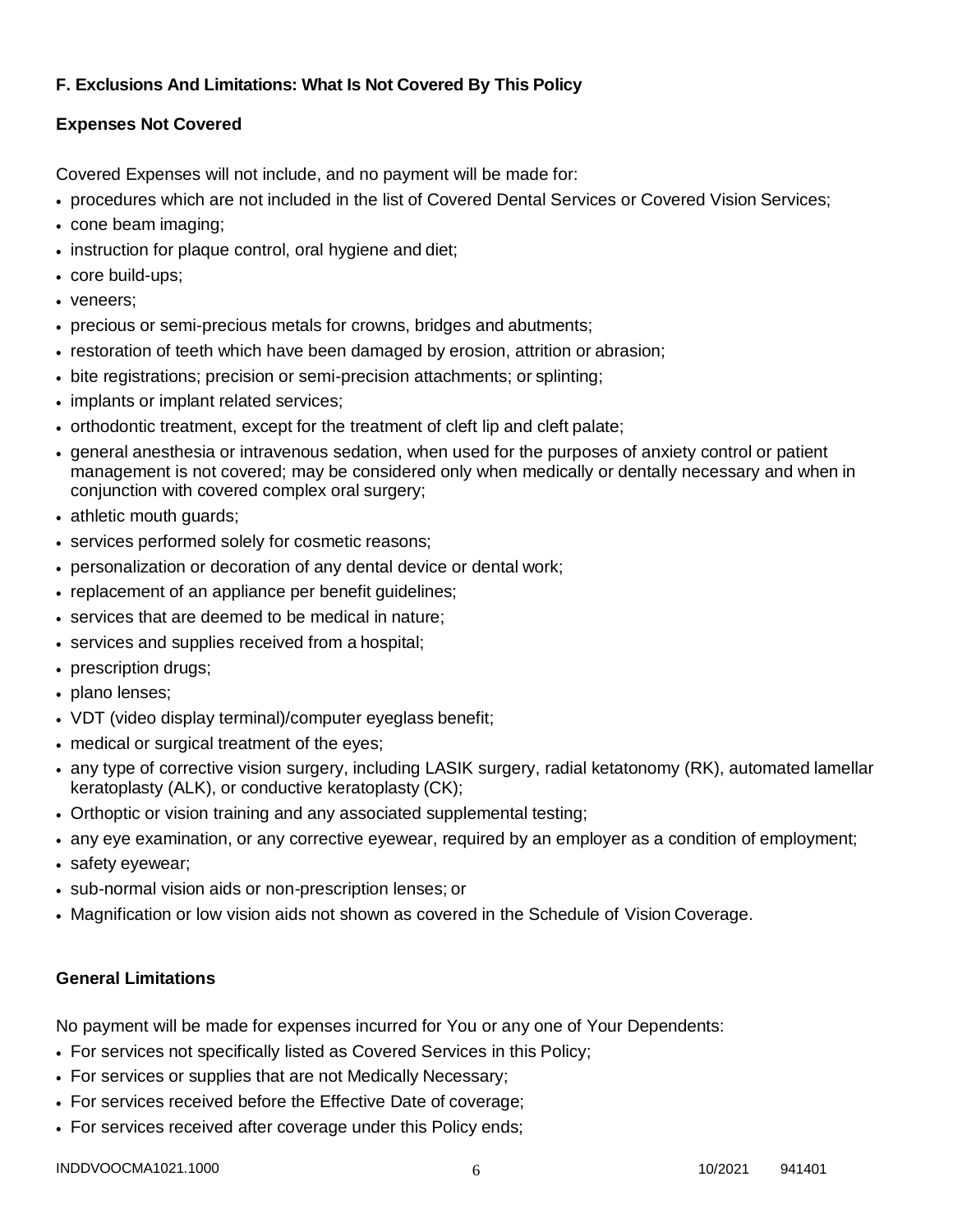- For services for which You have no legal obligation to pay or for which no charge would be made if You did not have insurance coverage;
- For Professional services or supplies received or purchased directly or on Your behalf by anyone, including a Provider, from any of the following:
	- Yourself or Your employer;
	- a person who lives in the Covered Person's home, or that person's employer;
	- a person who is related to the Covered Person by blood, marriage or adoption, or that person's employer.
- for or in connection with an Injury arising out of, or in the course of, any employment for wage or profit;
- for or in connection with a Sickness which is covered under any workers' compensation or similar law;
- for charges made by a Hospital owned or operated by or which provides care or performs services for, the United States Government, if such charges are directly related to a condition which occurred while serving in the military or an associated auxiliary unit;
- services or supplies received due to an act of war, declared or undeclared while serving in the military or an associated auxiliary unit;
- to the extent that payment is unlawful where the person resides when the expenses are incurred;
- for charges which the person is not legally required to pay;
- for charges which would not have been made if the person had no insurance;
- to the extent that billed charges exceed the rate of reimbursement as described in the Schedule;
- for charges for unnecessary care, treatment or surgery;
- to the extent that You or any of Your Dependents is in any way paid or entitled to payment for those expenses by or through a public program, other than Medicaid;
- for or in connection with experimental procedures or treatment methods not approved by the American Dental Association or the appropriate dental specialty society;
- Procedures that are a covered expense under any other plan which provides dental or vision benefits;
- To the extent that benefits are paid or payable for those expenses under the mandatory part of any auto insurance policy written to comply with a "no-fault" insurance law or an uninsured motorist insurance law. Cigna will take into account any adjustment option chosen under such part by You or any one of Your Dependents.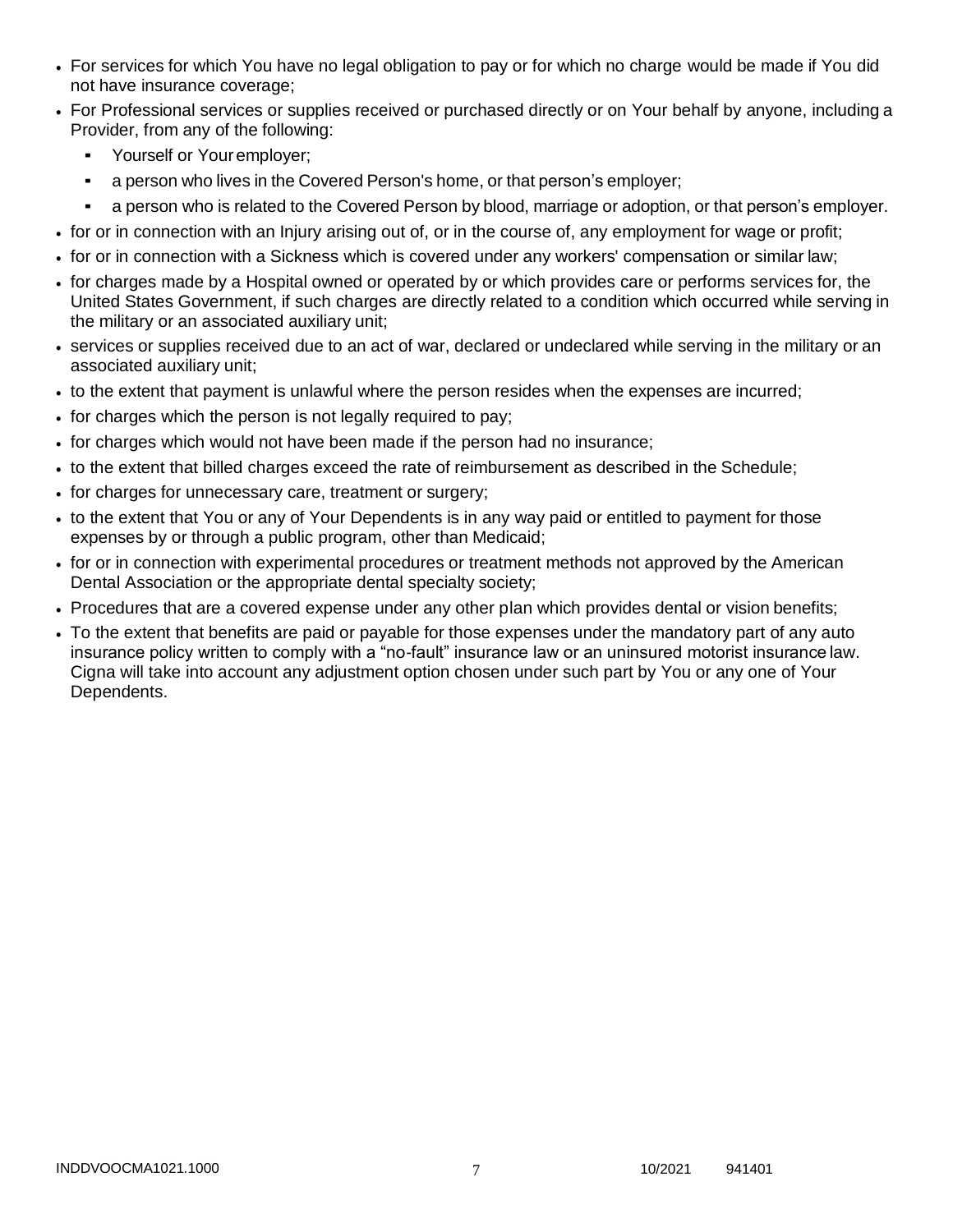### **G. Predetermination of Dental Benefits Program**

Predetermination of Benefits is a voluntary review of a Dentist's proposed treatment plan and expected charges. It is not preauthorization of service and is not required.

The treatment plan should include supporting pre-operative x-rays and other diagnostic materials as requested by Cigna's dental consultant. If there is a change in the treatment plan, a revised plan should be submitted.

Cigna will determine covered dental expenses for the proposed treatment plan. If there is no Predetermination of Benefits, Cigna will determine covered dental expenses when it receives a claim.

Review of proposed treatment is advised whenever extensive dental work is recommended when charges exceed **\$500**.

Predetermination of Benefits is not a guarantee of a set payment. Payment is based on the services that are actually delivered and the coverage in force at the time services are completed.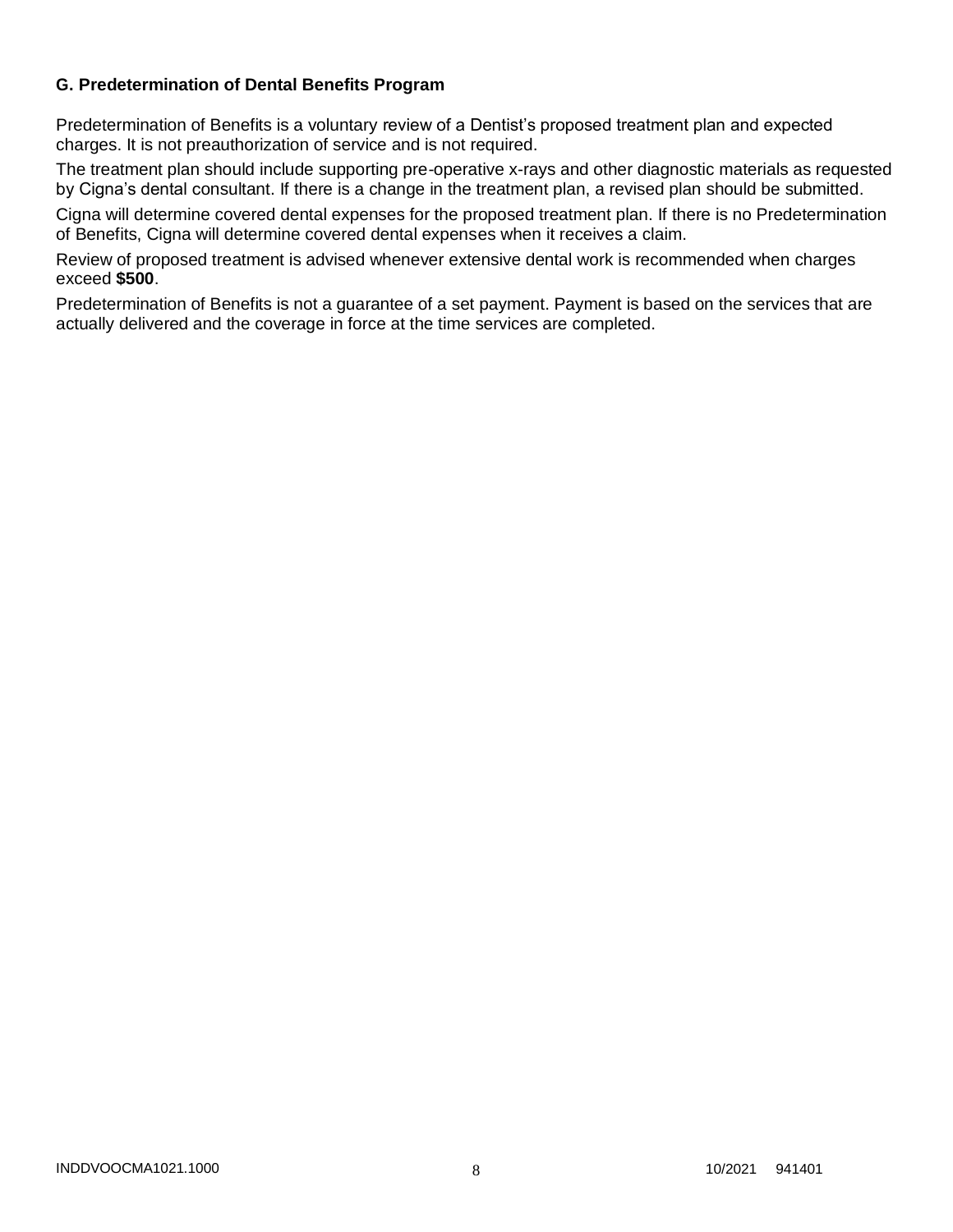### **H. General Provisions**

# **WHEN YOU HAVE A COMPLAINT OR AN APPEAL**

For the purposes of this section, any reference to "You," "Your" or "Yourself" also refers to a representative or Provider designated by You to act on Your behalf, unless otherwise noted.

We want You to be completely satisfied with the care You receive. That is why We have established a process for addressing Your concerns and solving Your problems.

#### **Start with Member Services**

We are here to listen and help. If You have a concern regarding a person, a service, the quality of care, or contractual benefits, You can call Our toll-free number and explain Your concern to one of Our Customer Service representatives. You can also express that concern in writing. Please call or write to Us at the following:

Customer Services Toll-Free Number or address on mycigna.com, explanation of benefits or claim form

We will do Our best to resolve the matter on Your initial contact. If We need more time to review or investigate Your concern, We will get back to You as soon as possible, but in any case within 30 days.

If You are not satisfied with the results of a coverage decision, You can start the appeals procedure.

#### **Appeals Procedure**

Cigna has a two step appeals procedure for coverage decisions. To initiate an appeal, You must submit a request for an appeal in writing within 365 days of receipt of a denial notice. You should state the reason why You feel Your appeal should be approved and include any information supporting Your appeal. If You are unable or choose not to write, You may ask to register Your appeal by telephone. Call or write to Us at the tollfree number or address on Your Benefit Identification card, explanation of benefits or claim form.

#### **Level One Appeal**

Your appeal will be reviewed and the decision made by someone not involved in the initial decision. Appeals involving Medical Necessity or clinical appropriateness will be considered by a health care professional.

For level one appeals, We will respond in writing with a decision within 30 calendar days after We receive an appeal for a postservice coverage determination. If more time or information is needed to make the determination, We will notify You in writing to request an extension of up to 15 calendar days and to specify any additional information needed to complete the review.

If You are not satisfied with Our level-one appeal decision, You may request a level-two appeal.

### **Level Two Appeal**

If You are dissatisfied with Our level one appeal decision, You may request a second review. To start a level two appeal, follow the same process required for a level one appeal.

Most requests for a second review will be conducted by the Appeals Committee, which consists of at least three people. Anyone involved in the prior decision may not vote on the Committee. For appeals involving Medical Necessity or clinical appropriateness, the Committee will consult with at least one Dentist reviewer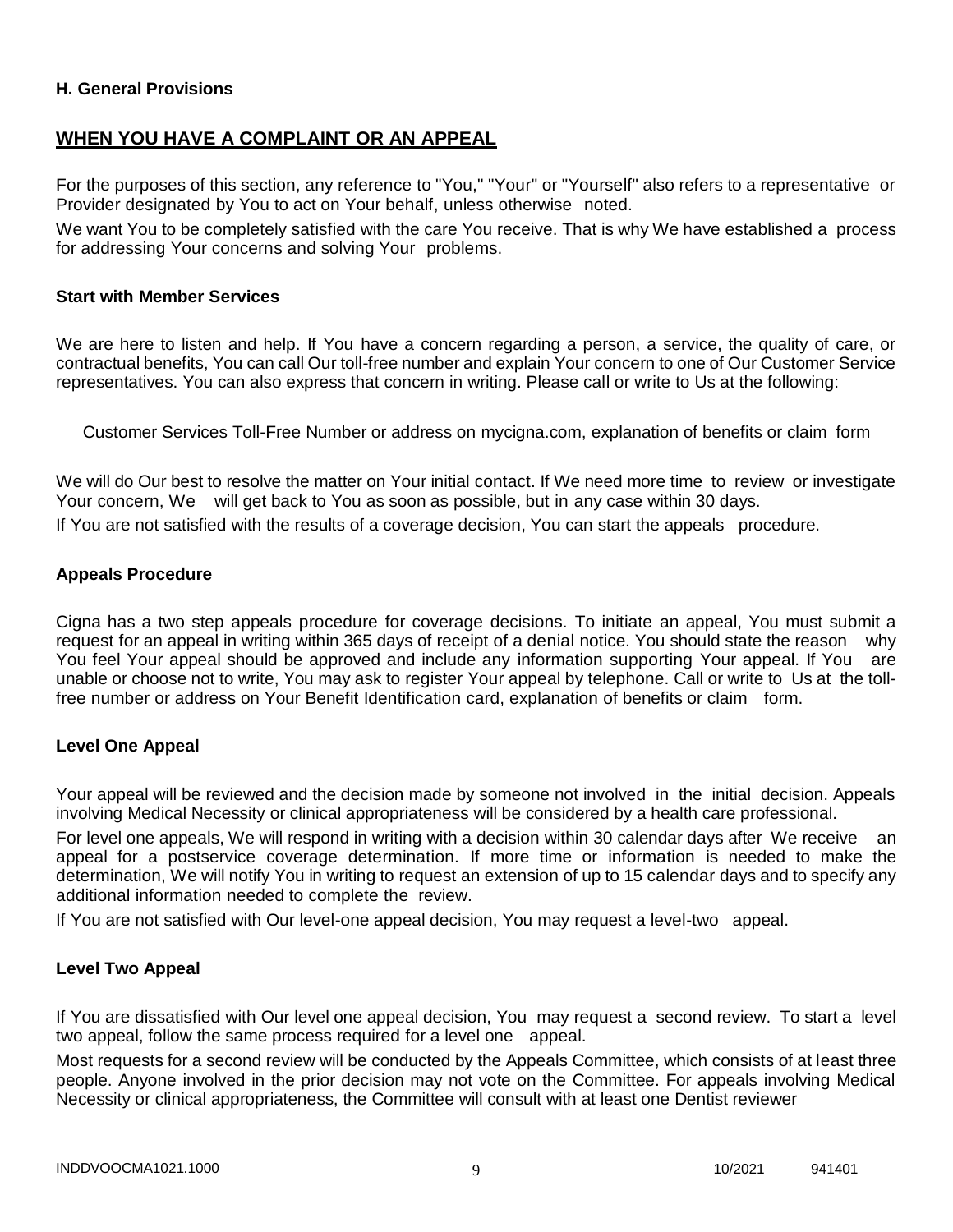in the same or similar specialty as the care under consideration, as determined by Cigna's Dentist reviewer. You may present Your situation to the Committee in person or by conference call.

For level two appeals We will acknowledge in writing that We have received Your request and schedule a Committee review. For postservice claims, the Committee review will be completed within 30 calendar days. If more time or information is needed to make the determination, We will notify You in writing to request an extension of up to 15 calendar days and to specify any additional information needed by the Committee to complete the review. You will be notified in writing of the Committee's decision within five working days after the Committee meeting, and within the Committee review time frames above if the Committee does not approve the requested coverage.

### **Notice of Benefit Determination on Appeal**

Every notice of an appeal decision will be provided in writing or electronically and, if an adverse determination, will include:

- (1) the specific reason or reasons for the denial decision;
- (2) reference to the specific Policy provisions on which the decision is based;
- (3) a statement that the claimant is entitled to receive, upon request and free of charge, reasonable access to and copies of all documents, records, and other Relevant Information as defined;
- (4) upon request and free of charge, a copy of any internal rule, guideline, protocol or other similar criterion that was relied upon in making the adverse determination regarding Your appeal, and an explanation of the scientific or clinical judgment for a determination that is based on a medical necessity, experimental treatment or other similar exclusion or limit.

#### **Relevant Information**

Relevant Information is any document, record, or other information which was relied upon in making the benefit determination; was submitted, considered, or generated in the course of making the benefit determination, without regard to whether such document, record, or other information was relied upon in making the benefit determination; demonstrates compliance with the administrative processes and safeguards required by federal law in making the benefit determination; or constitutes a statement of policy or guidance with respect to the plan concerning the denied treatment option or benefit or the claimant's diagnosis, without regard to whether such advice or statement was relied upon in making the benefit determination.

If You are still dissatisfied with Our determination, You may contact the Office of Patient Protection:

Massachusetts Health Policy Commission – Office of Patient Protection 50 Milk Street, 8<sup>th</sup> Floor Boston, MA 02109 Toll-Free: 1-800-436-7757 Fax: 1-617-624-5046 Email: [HPC-OPP@state.ma.us](mailto:HPC-OPP@state.ma.us) Website:<https://www.mass.gov/orgs/office-of-patient-protection>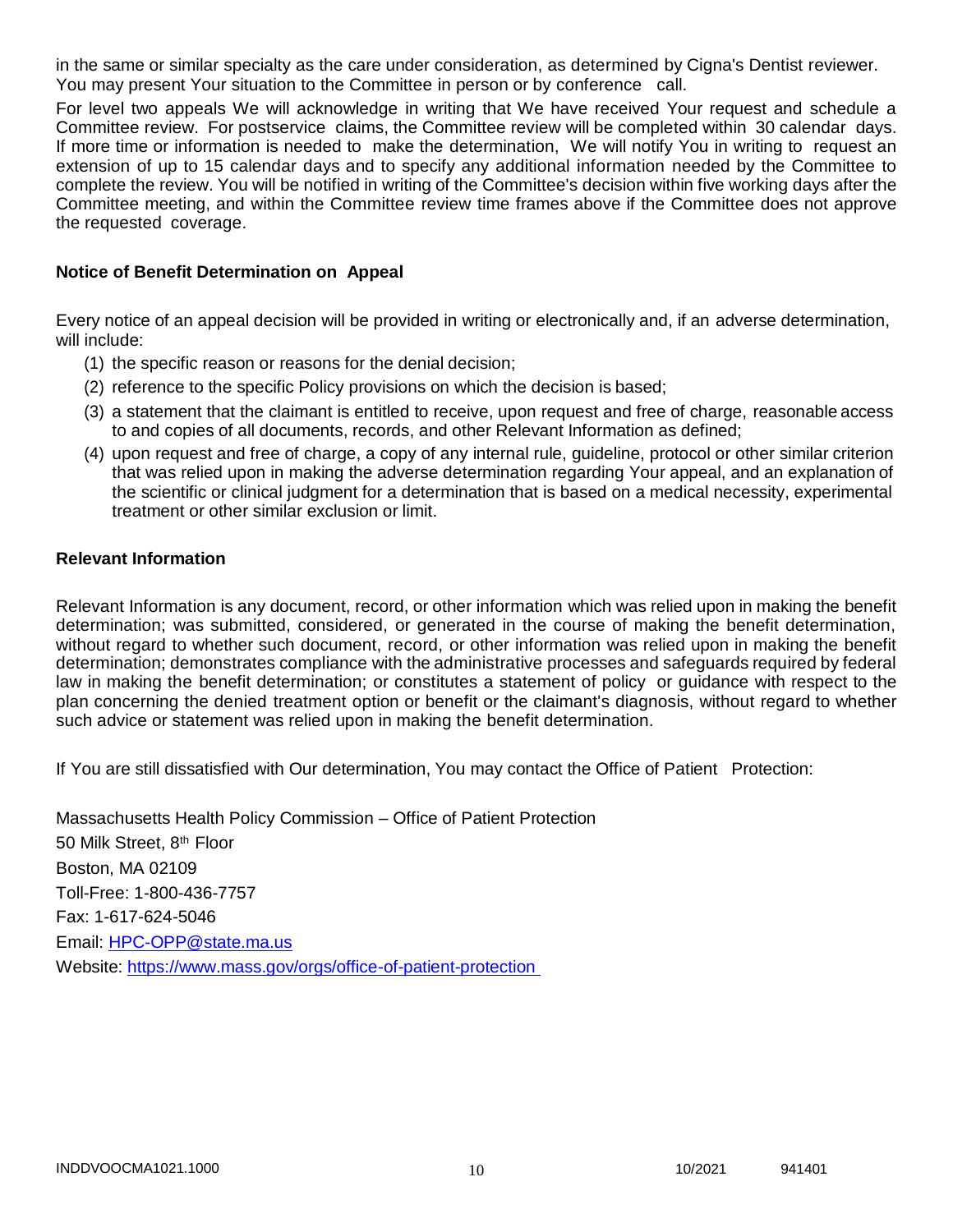# **I. Participating Dental Providers**

Cigna will provide a current list of Dentists currently participating with Cigna and their locations to each Covered Person upon request.

To verify if a Dentist is currently participating with Cigna and is accepting new Cigna Insureds, the Covered Person should visit Our website at mycigna.com.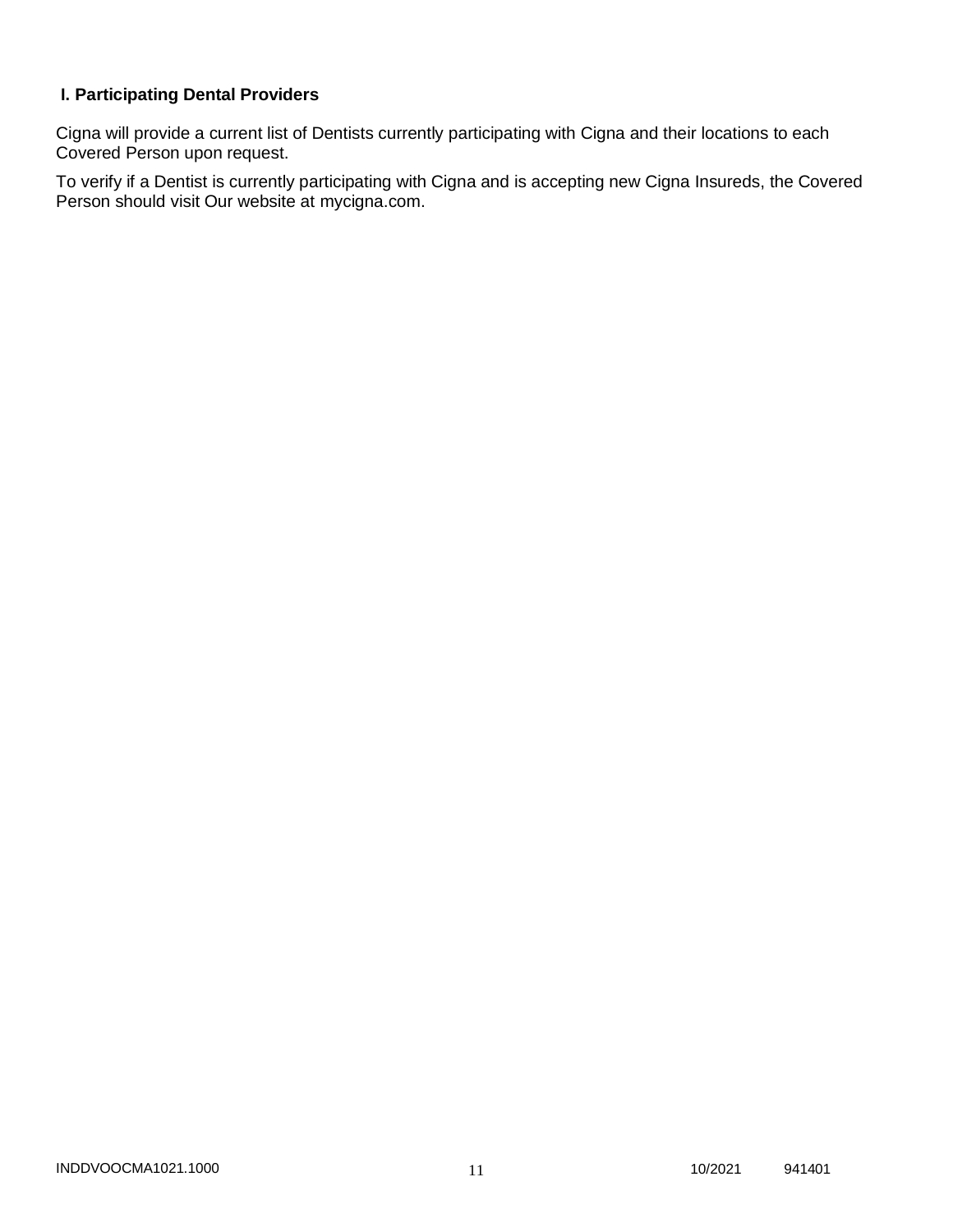### **J. Renewability, Eligibility, and Continuation**

1. The Policy will renew except for the specific events stated in the Policy. Cigna may change the premiums of the Policy with 60 days written notice to the Insured. However, Cigna will not refuse to renew or change the premium schedule for the Policy on an individual basis, but only for all Insureds in the same class and covered under the same Policy as You.

2. The individual plan is designed for residents of Massachusetts who are not enrolled under or covered by any other group or individual health coverage. You must notify Cigna of all changes that may affect any Covered Person's eligibility under the Policy.

3. You or Your Dependent(s) will become ineligible for coverage:

- When premiums are not paid according to the due dates and grace periods described in the premium section.
- With respect to Your Spouse, Domestic Partner, or partner to a Civil Union: when the Spouse is no longer married to the Insured or when the union is dissolved.
- With respect to You and Your Family Member(s): when You no longer meet the requirements listed in the Conditions of Eligibility section.
- The date the Policyterminates.
- When the Insured no longer lives in the Service Area.

4. If a Covered Person's eligibility under this Plan would terminate due to the Insured's death, divorce or if other Dependents would become ineligible due to age or no longer qualify as dependents for coverage under this Plan; except for the Insured's failure to pay premium, the Covered Person's insurance will be continued if the Covered Person exercising the continuation right notifies Cigna and pays the appropriate monthly premium within 60 days following the date this Policy would otherwise terminate.